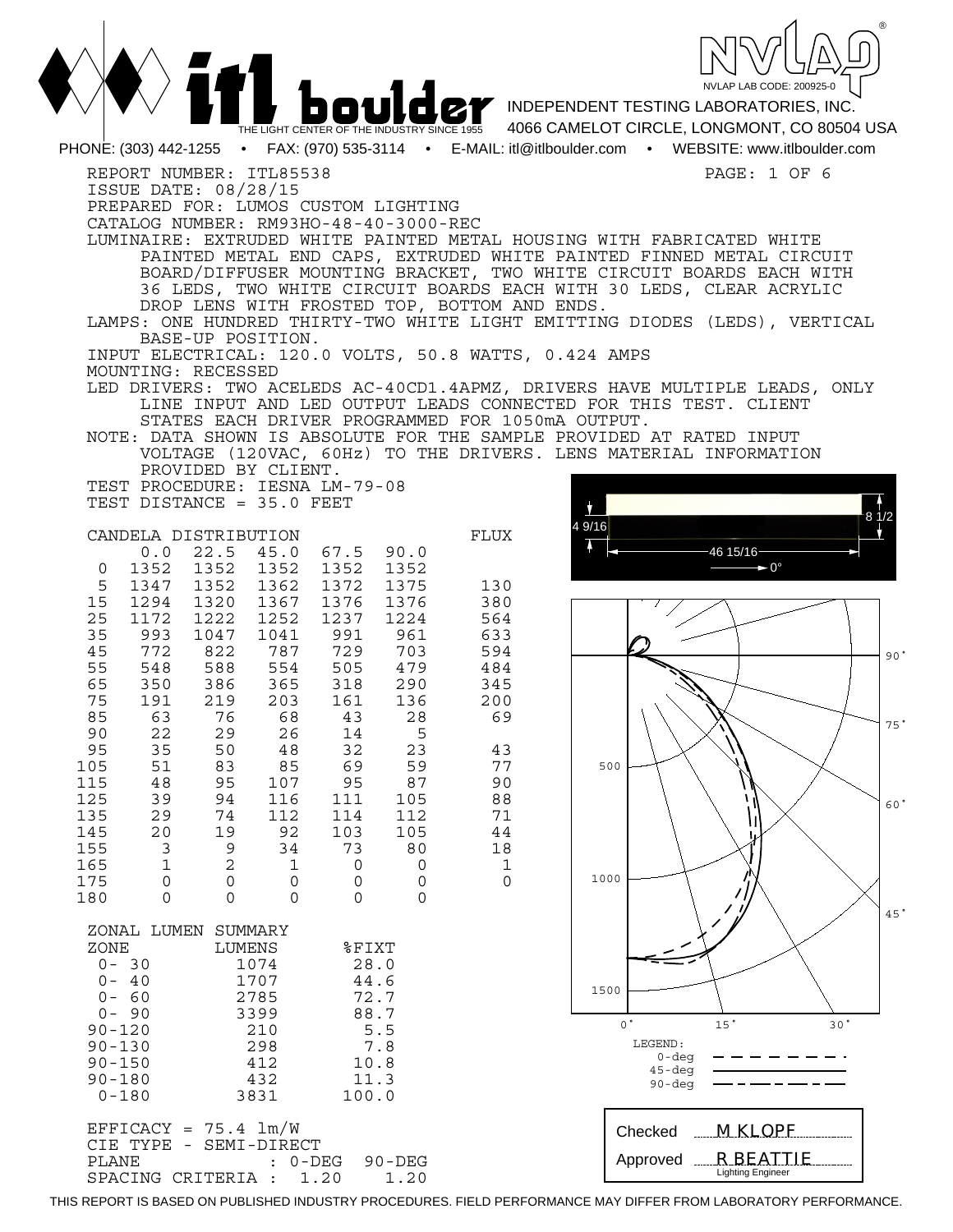



INDEPENDENT TESTING LABORATORIES, INC. 4066 CAMELOT CIRCLE, LONGMONT, CO 80504 USA PHONE: (303) 442-1255 • FAX: (970) 535-3114 • E-MAIL: itl@itlboulder.com • WEBSITE: www.itlboulder.com

REPORT NUMBER: ITL85538 PAGE: 2 OF 6 ISSUE DATE: 08/28/15 PREPARED FOR: LUMOS CUSTOM LIGHTING

| PLANE.                  | : 0-DEG 90-DEG |       |
|-------------------------|----------------|-------|
| LUMINOUS LENGTH :46.937 |                | 1.438 |
| HEIGHT OF SIDE          | : 4.562        | 4.562 |

 LUMINANCE DATA IN CANDELA/SQ M ANGLE AVERAGE AVERAGE AVERAGE IN DEG 0-DEG 45-DEG 90-DEG 45 22859. 7717. 5472. 55 19272. 5156. 3467. 65 15743. 3329. 2019. 12440. 1871. 85 7866. 653. 198.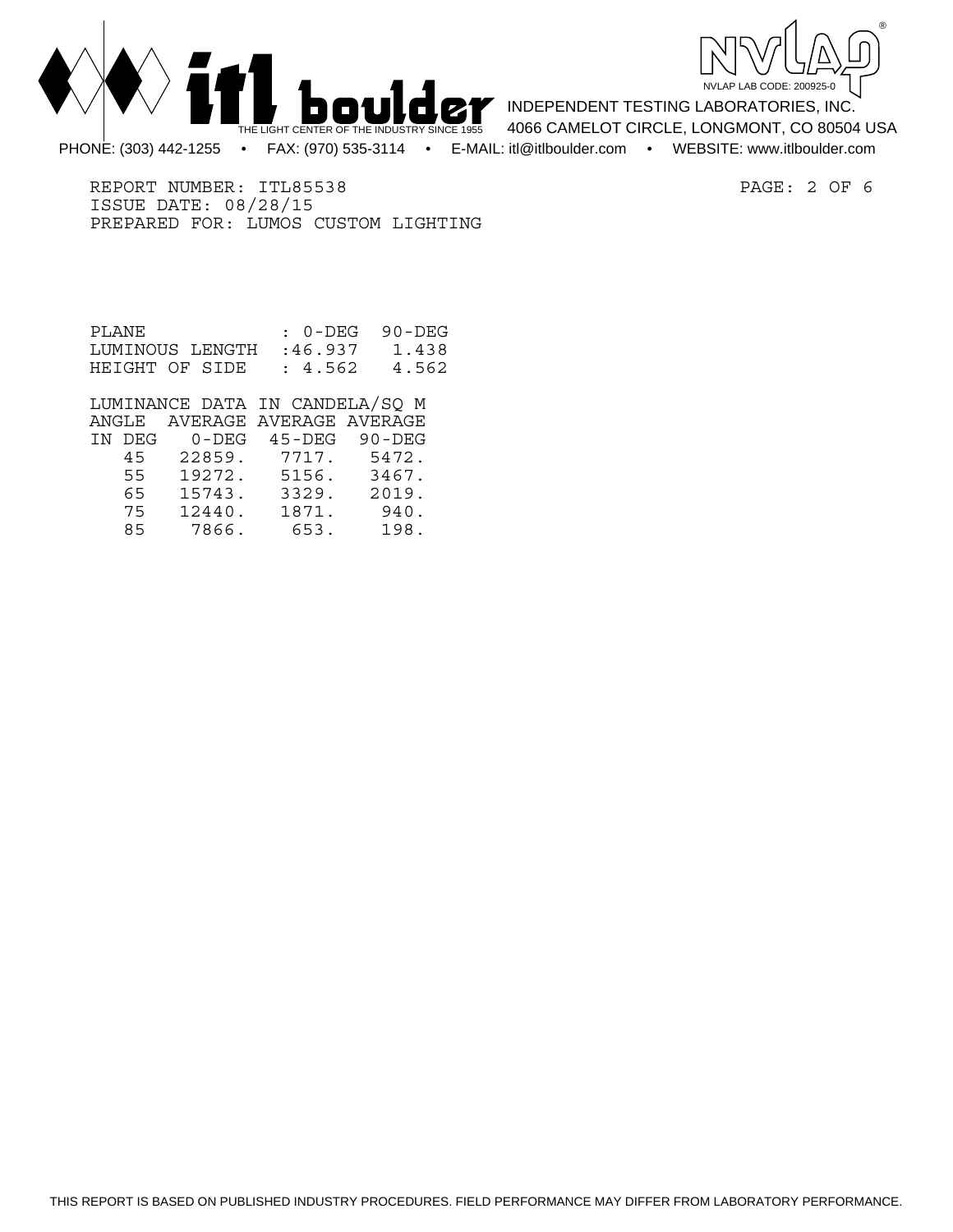



INDEPENDENT TESTING LABORATORIES, INC. 4066 CAMELOT CIRCLE, LONGMONT, CO 80504 USA

PHONE: (303) 442-1255 • FAX: (970) 535-3114 • E-MAIL: itl@itlboulder.com • WEBSITE: www.itlboulder.com

REPORT NUMBER: ITL85538 PAGE: 3 OF 6

ISSUE DATE: 08/28/15 PREPARED FOR: LUMOS CUSTOM LIGHTING

CANDELA DISTRIBUTION

LATERAL ANGLE

|                     |                |            |             |            | ⊥പപ        |
|---------------------|----------------|------------|-------------|------------|------------|
|                     | 0.0            | 22.5       | 45.0        | 67.5       | 90.0       |
| 0.0                 | 1352           | 1352       | 1352        | 1352       | 1352       |
| 5.0                 | 1347           | 1352       | 1362        | 1372       | 1375       |
| 10.0                | 1327           | 1345       | 1372        | 1392       | 1399       |
| 15.0                | 1294           | 1320       | 1367        | 1376       | 1376       |
| 20.0                | 1241           | 1280       | 1322        | 1326       | 1319       |
| 25.0                | 1172           | 1222       | 1252        | 1237       | 1224       |
| 30.0                | 1089           | 1144       | 1156        | 1122       | 1099       |
| 35.0                | 993            | 1047       | 1041        | 991        | 961        |
| 40.0                | 886            | 940        | 916         | 855        | 828        |
| 45.0                | 772            | 822        | 787         | 729        | 703        |
| 50.0                | 658            | 703        | 666         | 612        | 587        |
| 55.0                | 548            | 588        | 554         | 505        | 479        |
| 60.0                | 444            | 481        | 454         | 406        | 380        |
| 65.0<br>70.0        | 350            | 386        | 365         | 318<br>238 | 290        |
| 75.0                | 266<br>191     | 298<br>219 | 282<br>203  | 161        | 211<br>136 |
| 80.0                | 128            | 142        | 134         | 105        | 88         |
| 85.0                | 63             | 76         | 68          | 43         | 28         |
| 90.0                | 22             | 29         | 26          | 14         | 5          |
| 95.0                | 35             | 50         | 48          | 32         | 23         |
| 100.0               | 49             | 71         | 69          | 52         | 42         |
| 105.0               | 51             | 83         | 85          | 69         | 59         |
| 110.0               | 51             | 91         | 98          | 84         | 74         |
| 115.0               | 48             | 95         | 107         | 95         | 87         |
| 120.0               | 44             | 96         | 114         | 105        | 97         |
| 125.0               | 39             | 94         | 116         | 111        | 105        |
| 130.0               | 34             | 87         | 116         | 114        | 110        |
| 135.0               | 29             | 74         | 112         | 114        | 112        |
| 140.0               | 24             | 46         | 104         | 110        | 110        |
| 145.0               | 20             | 19         | 92          | 103        | 105        |
| 150.0               | 10             | 14         | 71          | 92         | 95         |
| 155.0               | 3              | 9          | 34          | 73         | 80         |
| 160.0               | $\overline{c}$ | 5          | 3           | 33         | 53         |
| 165.0               | $\mathbf 1$    | 2          | $\mathbf 1$ | 0          | 0          |
| 170.<br>$\Omega$    | 0              | 0          | 0           | 0          | 0          |
| 175.0               | $\mathsf{O}$   | 0          | 0           | 0          | 0          |
| 180.<br>$\mathbf 0$ | $\mathsf{O}$   | 0          | 0           | 0          | 0          |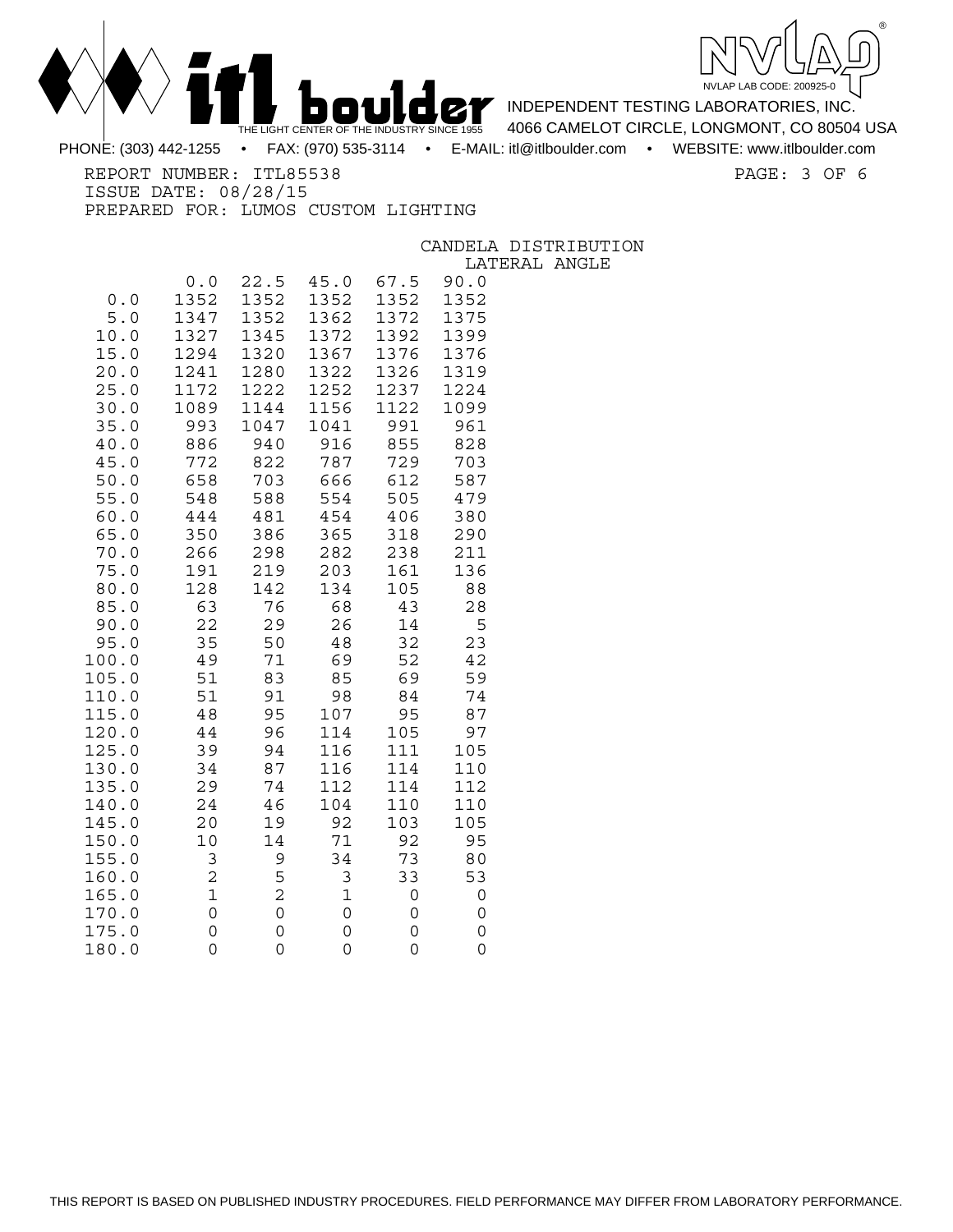



INDEPENDENT TESTING LABORATORIES, INC. 4066 CAMELOT CIRCLE, LONGMONT, CO 80504 USA PHONE: (303) 442-1255 • FAX: (970) 535-3114 • E-MAIL: itl@itlboulder.com • WEBSITE: www.itlboulder.com

REPORT NUMBER: ITL85538 PAGE: 4 OF 6 ISSUE DATE: 08/28/15 PREPARED FOR: LUMOS CUSTOM LIGHTING

| 5-DEGREE            |             | 10-DEGREE           |      |
|---------------------|-------------|---------------------|------|
| ZONAL LUMEN SUMMARY |             | ZONAL LUMEN SUMMARY |      |
| 5<br>$0 -$          | 32          | 10<br>$0 -$         | 130  |
| $5 -$<br>10         | 98          | $0 -$<br>20         | 510  |
| $10 -$<br>15        | 161         | $0 -$<br>30         | 1074 |
| $15 -$<br>20        | 219         | $0 -$<br>40         | 1707 |
| 25<br>$20 -$        | 265         | $0 - 50$            | 2301 |
| $25 -$<br>30        | 298         | $0 - 60$            | 2785 |
| $30 -$<br>35        | 315         | $0 -$<br>70         | 3130 |
| $35 -$<br>-40       | 318         | $0 -$<br>80         | 3330 |
| $40 -$<br>45        | 307         | $0 - 90$            | 3399 |
| $45 -$<br>50        | 287         | $0 - 100$           | 3442 |
| $50 -$<br>55        | 259         | $0 - 110$           | 3519 |
| $55 -$<br>60        | 226         | $0 - 120$           | 3609 |
| $60 -$<br>65        | 191         | $0 - 130$           | 3697 |
| $65 -$<br>70        | 154         | $0 - 140$           | 3768 |
| $70 -$<br>75        | 118         | $0 - 150$           | 3812 |
| $75 -$<br>80        | 82          | $0 - 160$           | 3830 |
| $80 -$<br>85        | 50          | $0 - 170$           | 3831 |
| $85 -$<br>90        | 19          | $0 - 180$           | 3831 |
| $90 - 95$           | 16          |                     |      |
| $95 - 100$          | 27          |                     |      |
| $100 - 105$         | 36          |                     |      |
| $105 - 110$         | 41          |                     |      |
| $110 - 115$         | 44          |                     |      |
| $115 - 120$         | 46          |                     |      |
| $120 - 125$         | 45          |                     |      |
| $125 - 130$         | 43          |                     |      |
| $130 - 135$         | 38          |                     |      |
| $135 - 140$         | 33          |                     |      |
| $140 - 145$         | 25          |                     |      |
| $145 - 150$         | 19          |                     |      |
| $150 - 155$         | 12          |                     |      |
| $155 - 160$         | 6           |                     |      |
| $160 - 165$         | $\mathbf 1$ |                     |      |
| $165 - 170$         | 0           |                     |      |
| $170 - 175$         | 0           |                     |      |
| 175-180             | 0           |                     |      |

 $175 - 180$ 

|               | -DEGREE   |        |
|---------------|-----------|--------|
|               | JAL LUMEN | SUMMAR |
| $\mathcal{C}$ | 10        | 130    |
|               | 20        | 510    |
|               | 30        | 1074   |
|               | 40        | 1707   |
| ) ))))))      | 50        | 2301   |
|               | 60        | 2785   |
|               | 70        | 3130   |
|               | 80        | 3330   |
|               | 90        | 3399   |
| $-100$        |           | 3442   |
| $-110$        |           | 3519   |
| ) – 120       |           | 3609   |
| $-130$        |           | 3697   |
| $-140$        |           | 3768   |
| $-150$        |           | 3812   |
| $-160$        |           | 3830   |
| $-170$        |           | 3831   |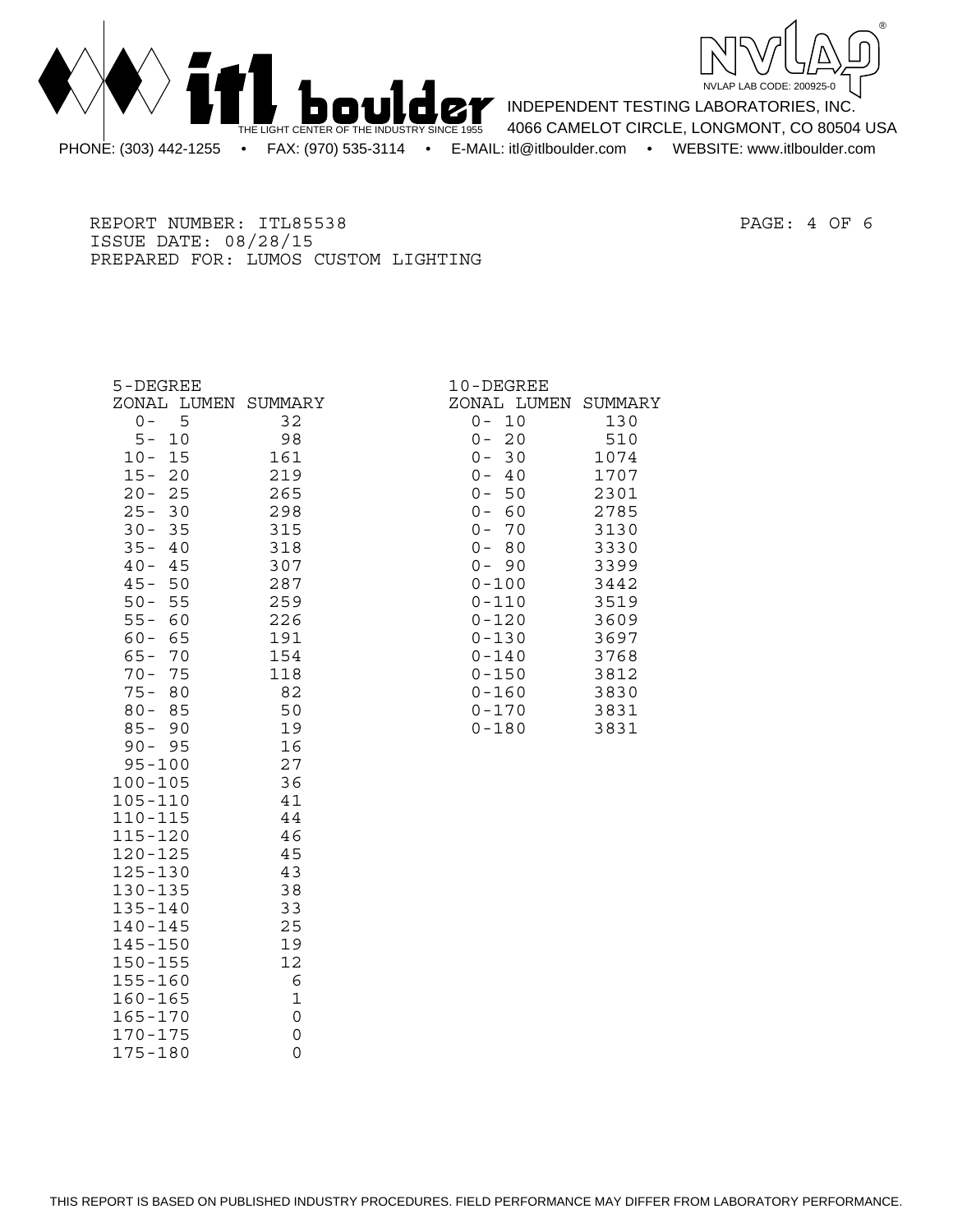



INDEPENDENT TESTING LABORATORIES, INC. 4066 CAMELOT CIRCLE, LONGMONT, CO 80504 USA

REPORT NUMBER: ITL85538 PAGE: 5 OF 6

ISSUE DATE: 08/28/15

PREPARED FOR: LUMOS CUSTOM LIGHTING

 COEFFICIENTS OF UTILIZATION - ZONAL CAVITY METHOD EFFECTIVE FLOOR CAVITY REFLECTANCE 0.20

| RC       | 80                   | 70                  | 50          | 30            | 10          |    |
|----------|----------------------|---------------------|-------------|---------------|-------------|----|
| RW       | 50 30<br>70<br>- 1 O | 50 30 10<br>70      | 50 30<br>10 | 50 30 10      | 50 30 10    | 0  |
| $\Omega$ | 116116116116         | 112112112112        | 105105105   | 98 98<br>98.  | 92.<br>9292 | 89 |
|          | 107102 98 94         | 103 99 95 92        | 92 90 87    | 84 82<br>87   | 81 80 78    | 75 |
| 2        | 97 90 83 78          | 94 87<br>8176       | 82 77 73    | 77 73<br>- 69 | 72 69 66    | 63 |
| 3        | 72<br>79<br>89<br>65 | 77 70<br>86.<br>-64 | 72 66 62    | 68 63 59      | 64 60 57    | 54 |
| 4        | 82 71 62 56          | 7969<br>61 55       | 65 58 53    | 61 56 51      | 58 53 49    | 47 |
| 5        | 76 63 55 49          | 73 62 54 48         | 58 51 46    | 55 49 45      | 52 47 43    | 41 |
| 6        | 70 57<br>49<br>43    | 67 56 48 42         | 53 46 41    | 50 44 40      | 48 42 38    | 36 |
| 7        | 65 52 44 38          | 63 51 43 37         | 48 41 36    | 46 40 35      | 44 38 34    | 32 |
| 8        | 61 48 39 34          | 58 46 39 33         | 44 37 33    | 42 36 32      | 40 35 31    | 29 |
| 9        | 57<br>44 36 31       | 55 43<br>35 30      | 41 34 30    | 39 33 29      | 37 32 28    | 26 |
| 10       | 33 28<br>53 40       | 51 40<br>32.27      | 38 31 27    | 363026        | 35 29 26    | 24 |

ALL CANDELA, LUMENS, LUMINANCE, AND VCP VALUES IN THIS REPORT ARE BASED ON ABSOLUTE PHOTOMETRY. THE COEFFICIENT OF UTILIZATION VALUES ARE BASED ON THE TOTAL ABSOLUTE LUMEN OUTPUT OF THIS TEST SAMPLE.